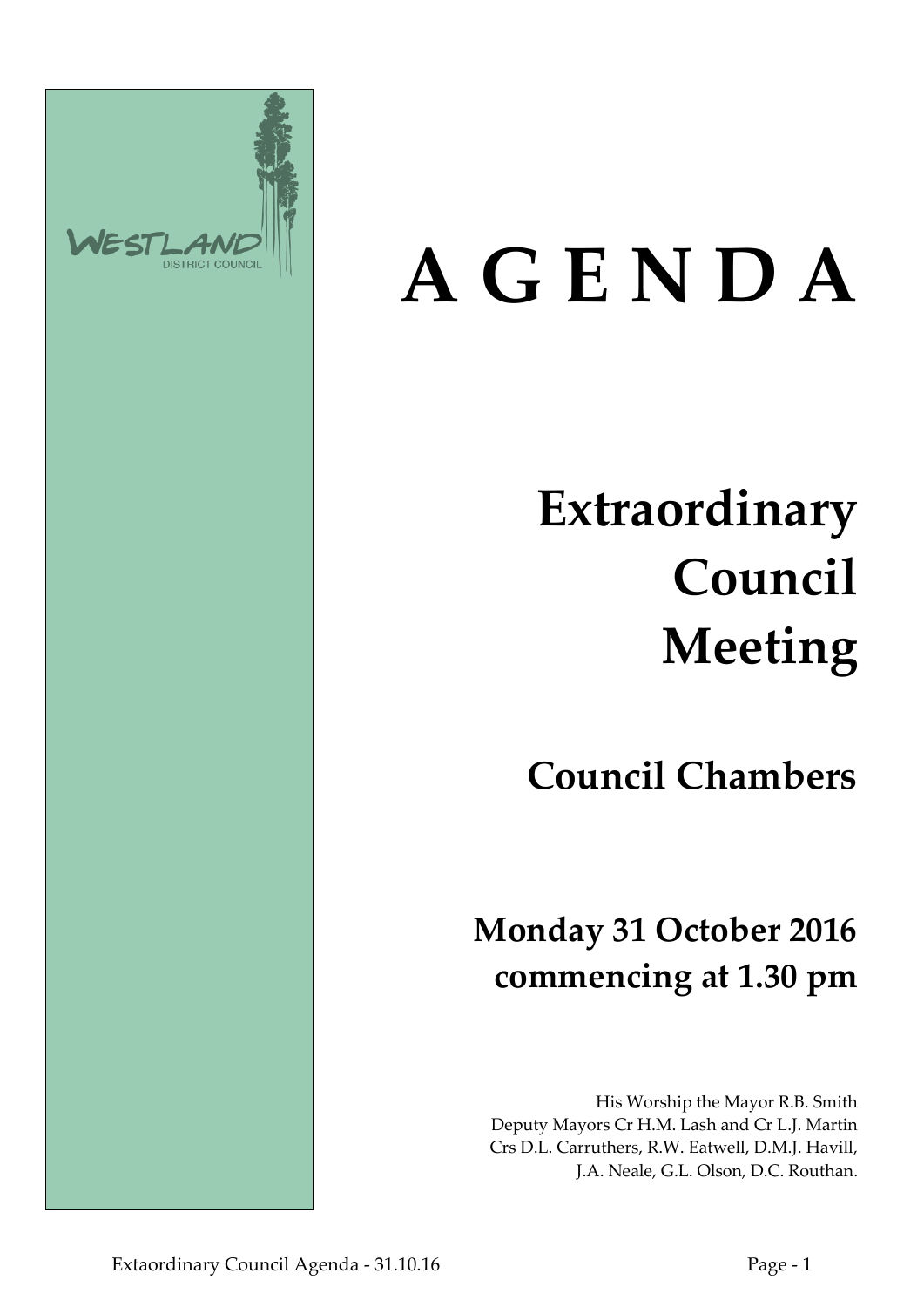

### **EXTRAORDINARY COUNCIL MEETING**

#### **EXTRAORDINARY MEETING OF THE WESTLAND DISTRICT COUNCIL, TO BE HELD IN THE COUNCIL CHAMBERS, 36 WELD STREET, HOKITIKA ON MONDAY 31 OCTOBER 2016 COMMENCING AT 1.30 PM**

## *Tanya Winter*

*Chief Executive 27 October 2016*

### **COUNCIL VISION**

Westland District Council will facilitate the development of communities within its district through delivery of sound infrastructure, policy and regulation.

This will be achieved by:

- Involving the community and stakeholders.
- Delivering core services that meet community expectations and demonstrate value and quality.
- Proudly promoting, protecting and leveraging our historic, environmental, cultural and natural resource base to enhance lifestyle and opportunity for future generations.

#### **Purpose:**

The Council is required to give effect to the purpose of local government as prescribed by section 10 of the Local Government Act 2002. That purpose is:

- (a) To enable democratic local decision-making and action, by and on behalf of, communities; and
- (b) To meet the current and future needs of communities for good-quality local infrastructure, local public services, and performance of regulatory functions in a way that is most cost-effective for households and businesses.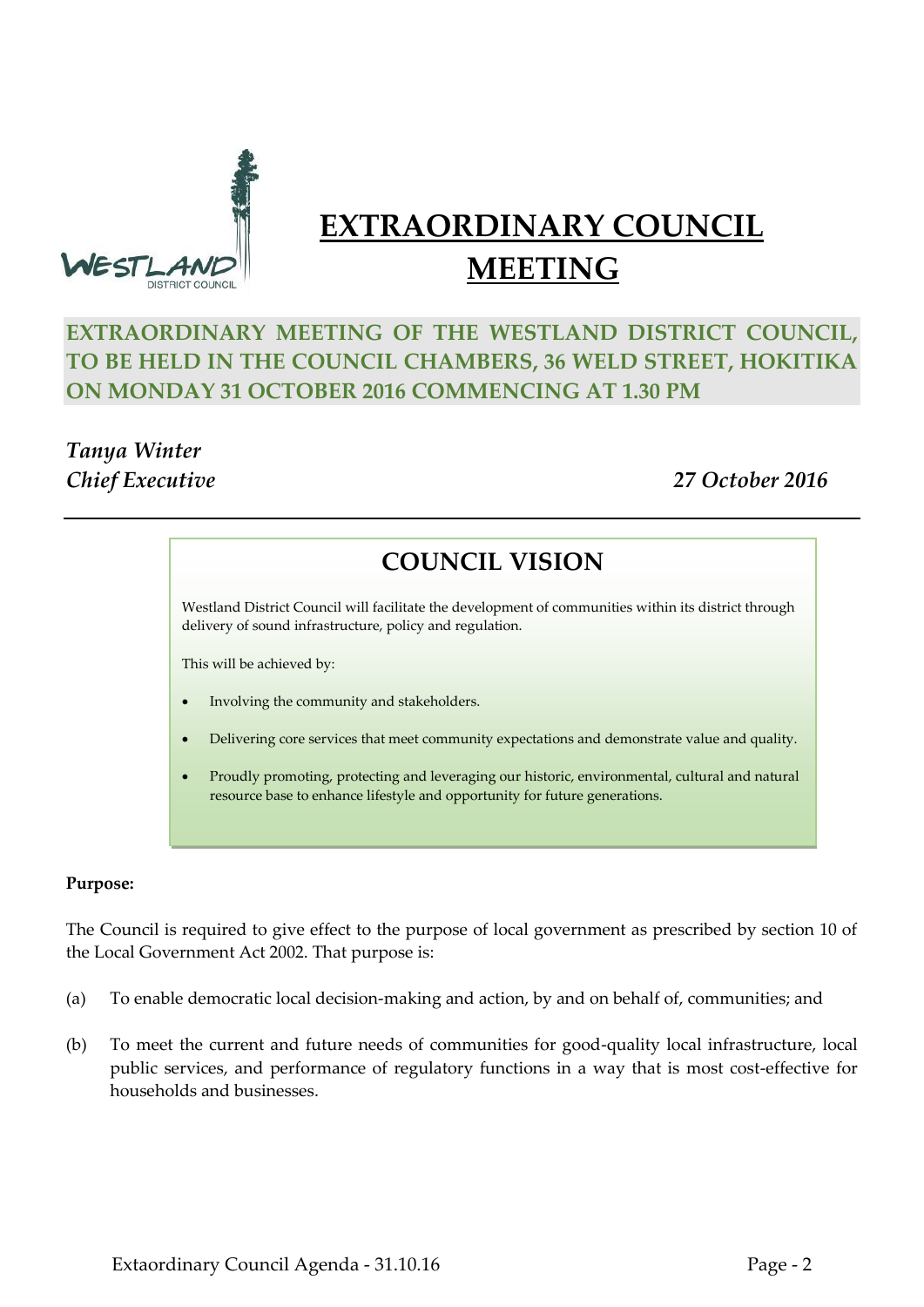#### **1. MEMBERS PRESENT, APOLOGIES AND INTEREST REGISTER:**

#### **1.1 Apologies & Leave of Absence**

**Apology:** *Cr D.L. Carruthers.*

#### **1.2 Interest Register**

#### **2. PUBLIC FORUM**

*The public forum section will commence at the start of the meeting.*

#### **3. AGENDA ITEMS FOR DECISION**

**3.1 Annual Report for 2015-2016 (Pages 4-7)**

*Bede Kearney, Audit Director will be in attendance for this part of the meeting.*

*A copy of the Annual Report is included under separate cover at Appendix 1.* 

#### **4. AGENDA ITEMS FOR DISCUSSION**

- **4.1 Carnegie Building**
- **4.2 Council Controlled Organisations Director Appointment Policy Amendment**
- **4.3 Council Controlled Organisations Structure**
- **4.4 Delegations – Consultants**
- **4.5 Franz Alpine Resort**
- **4.6 Franz Josef Fault Rupture Avoidance Zone**
- **4.7 Franz Josef River Protection**
- **4.8 Franz Josef Wastewater Treatment Plant**
- **4.9 Hokitika Sewage Outfall**
- **4.10 Hokitika Water Supply Intake**
- **4.11 Legal Road Occupations – Beach Street**
- **4.12 Oscar Bottom Memorial - Funding Request**
- **4.13 Standing Orders**
- **4.14 Sunset Point**
- **4.15 West Coast Wilderness Trail**
- **4.16 Whataroa Water Supply**
- **4.17 Wildfoods Festival Steering Group**

**Date of next Ordinary Council Meeting**

#### **24 November 2016**

**commencing at 9.00 am**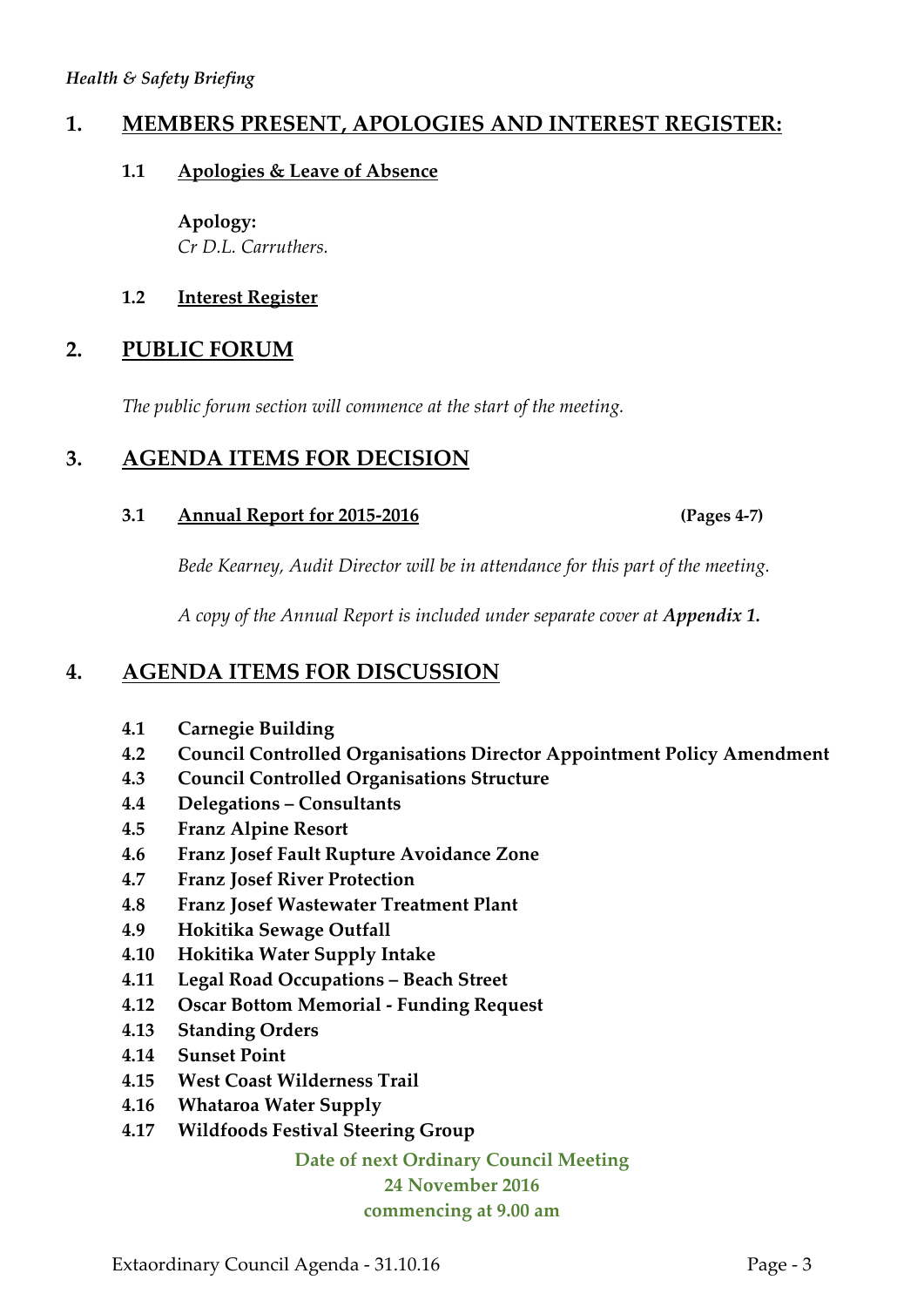## Report



**DATE:** 31 October 2016

- **TO:** Mayor and Councillors
- **FROM:** Group Manager: Corporate Services

#### **ADOPTION OF ANNUAL REPORT 2015-16**

#### **1 SUMMARY**

- 1.1 The purpose of this report is to present the Annual Report 2015-16 for adoption.
- 1.2 This issue arises from the requirements of the Local Government Act 2002.
- 1.3 Council seeks to meet its obligations under the Local Government Act 2002 and the achievement of the District Vision adopted by Council as part of the Long Term Plan 2015-25. These are stated on Page 2 of this agenda.
- 1.4 This report concludes by recommending that Council adopts the Annual Report 2015-16.

#### **2 BACKGROUND**

- 2.1 Section 98 of the Local Government Act 2002 requires the Annual Report to be formally adopted by Council, within 4 months after the end of the financial year to which it relates.
- 2.2 In 2015, Council met the statutory deadline for adoption of an Annual Report for the first time in 4 years.
- 2.3 The purpose of the Annual Report is to inform the community on Council's financial performance and service delivery, compared to objectives contained in the Annual Plan and Long Term Plan.

#### **3 CURRENT SITUATION**

3.1 The Draft Annual Report 2015-16 is attached with the agenda as **Appendix 1**. Although no material changes are anticipated, at the time of publishing the agenda it is subject to final audit review. The Final Annual Report 2015-16,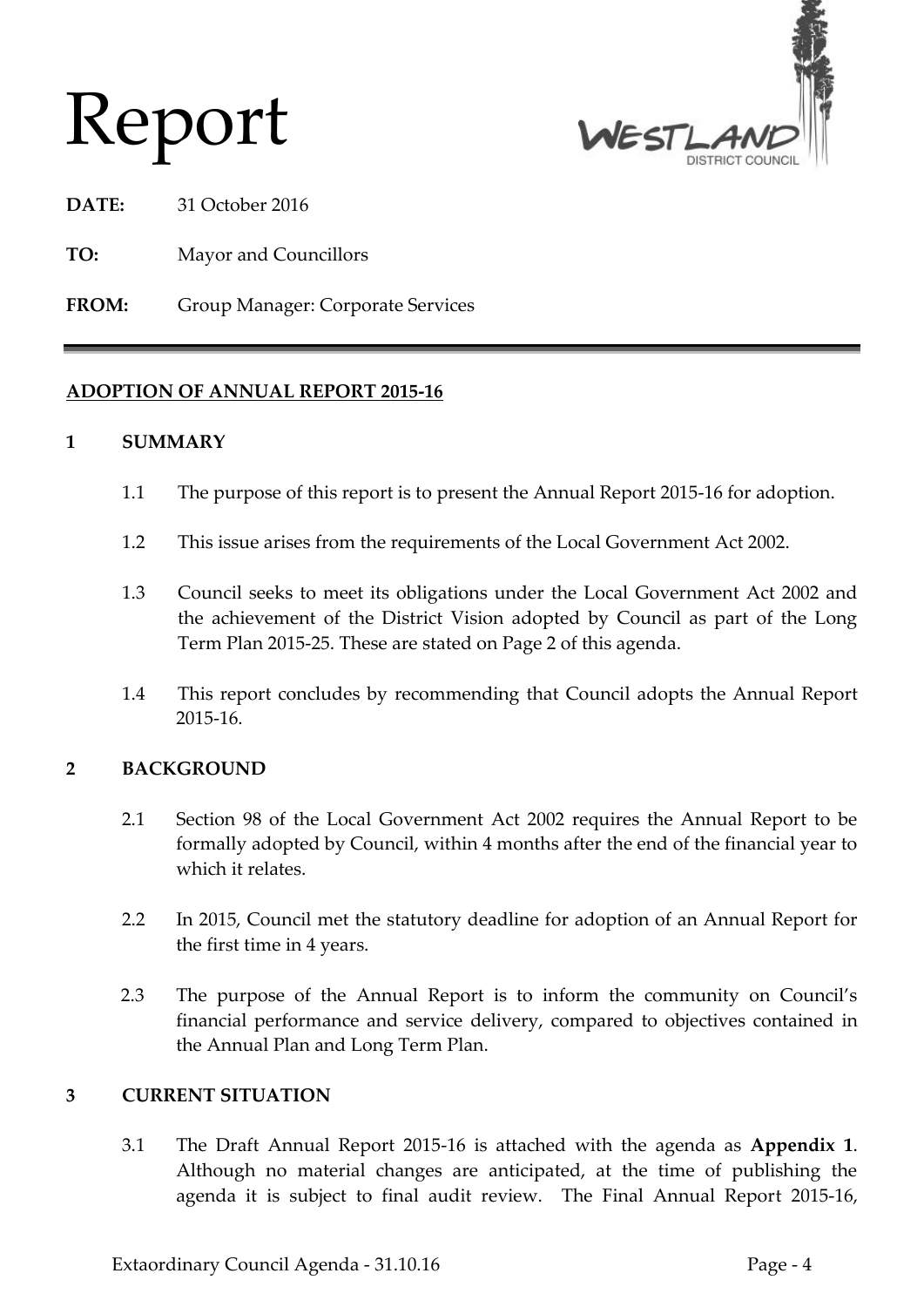complete with Audit Opinion will be provided to Council for the meeting as **Appendix 2**.

- 3.2 This is the first Annual Report that measures performance against the Long Term Plan 2015-25.
- 3.3 Council and the Group meet the criteria for reporting as a Tier 2 entity under the Public Benefit Entity Accounting Standards. However, this was not the case in 2014-15, so for consistency and comparability the Annual Report 2015-16 has been prepared in accordance with Tier 1 reporting requirements.
- 3.4 Summary:
	- 3.4.1 Council reports a surplus of \$764,000, which is \$1.1 million favourable to budget. The variance includes the following items:

| Description                                     | Amount \$  |
|-------------------------------------------------|------------|
| Grant revenue for West Coast Wilderness Trail   | 1,550,587  |
| Subsidy revenue for Haast water treatment plant | 209,661    |
| Reduction in landfill aftercare provision       | 336,722    |
| Net cost of flood reinstatement and recoveries  | $-388,000$ |
| Water treatment plant replacement membranes     | $-385,000$ |
| Loss on market value of derivatives             | $-385,595$ |
| Other revenue gains and cost savings            | 166,540    |
| <b>Total</b>                                    | 1,102,595  |

- 3.4.2 Council undertook comprehensive revaluations of its significant and material fixed assets; three waters, transportation network and parks and reserves. This realised a gain of \$29.8 million.
- 3.4.3 Public debt has increased by \$0.94 million. This includes the final drawdown of \$2.19 million for the Hokitika Water Treatment Plant Upgrade.
- 3.4.4 The balance of accounts receivable included some of the grant revenue for the West Coast Wilderness Trail and the final quarterly amount for the specific rate associated with the Hokitika Water Treatment Plant upgrade, which was paid in July. The underlying balance for accounts receivable was therefore below \$2.5 million. The balance of rates debtors is \$170,000 lower than in 2015 and the ageing profile has improved markedly.
- 3.4.5 The Annual Report also contains Statements of Service Performance (SSP) for each activity, with new KPIs assessed against new measures that were included in the Long Term Plan 2015-25.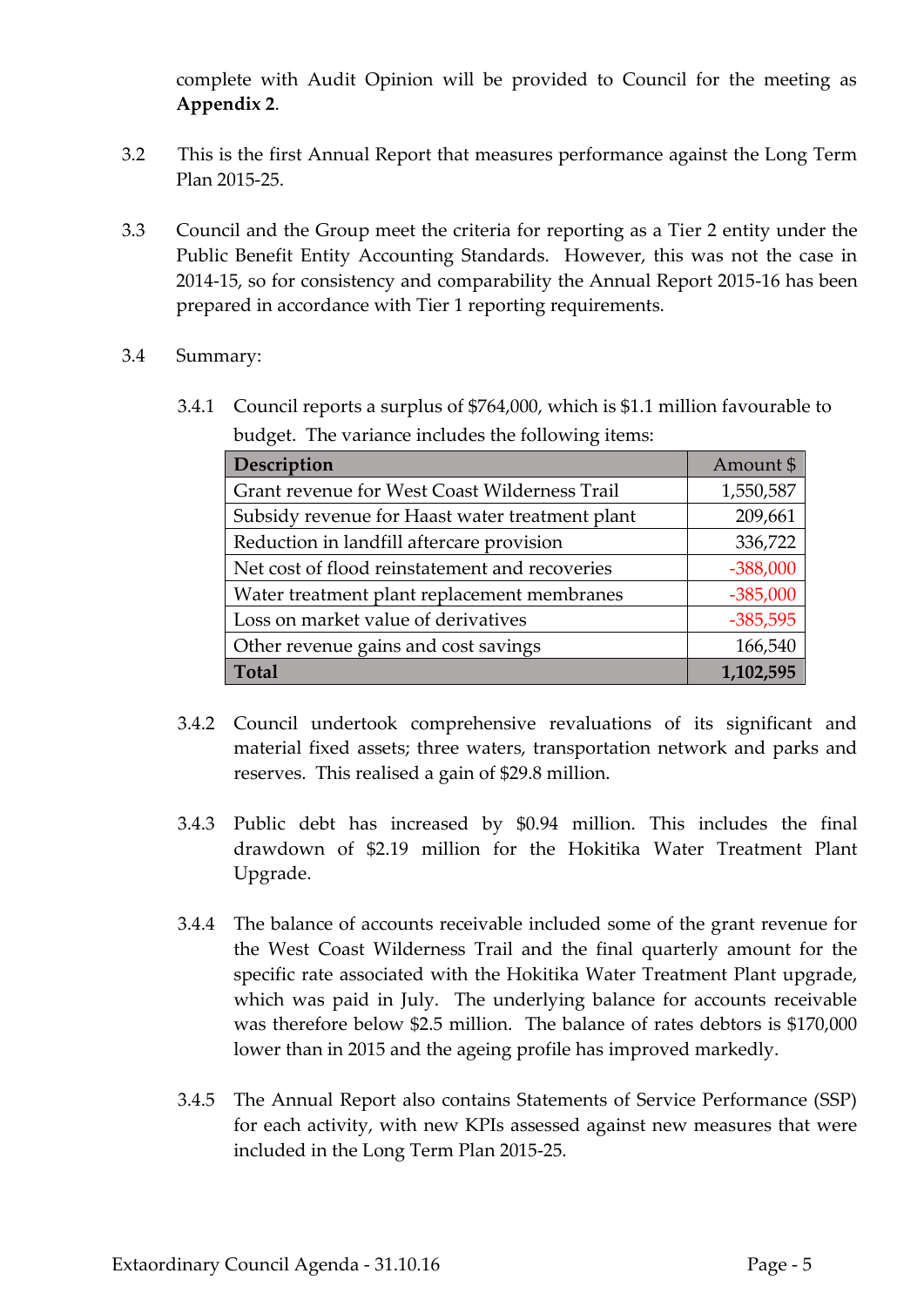- 3.4.6 Council achieved 55% of its targets in service delivery. This outcome was compromised by a number of KPIs that could not be reliably measured, particularly in Transportation, Water Supply and Wastewater.
- 3.4.7 Where comparable measures were used, 5 activities demonstrated improvements against performance in 2014-15 with 2 showing minor deterioration.
- 3.4.8 A formal residents' satisfaction survey was conducted in April 2015, and the responses are reflected in the SSP.

#### **4 OPTIONS**

- 4.1 The following options are available to Council:
	- 4.1.1 Do nothing.
	- 4.1.2 Adopt the final Annual Report 2015-16 as provided, **Appendix 2.**
	- 4.1.3 Defer adoption until Council has taken time to consider the Audit Opinion and further review the report.
	- 4.1.4 Adopt the Annual Report 2015-16 subject to editorial changes recommended by Council.

#### **5 SIGNIFICANCE AND ENGAGEMENT**

- 5.1 The adoption of an Annual Report is administrative and of low significance.
- 5.2 No public consultation is required. The Annual Report is intended to inform the community.

#### **6 ASSESSMENT OF OPTIONS (INCLUDING FINANCIAL IMPLICATIONS)**

- 6.1 There are no direct financial implications for any of the options
	- 6.1.1 Do nothing: Adoption of an Annual Report is a statutory requirement.
	- 6.1.2 Adopt the final Annual Report 2015-16 as provided Council will meet the statutory deadline for adoption.
	- 6.1.3 Defer adoption until Council has taken time to consider the Audit Opinion and further review the report. The Annual Report as presented has been subject to rigorous review and material misstatements are unlikely. The report is the aggregation of